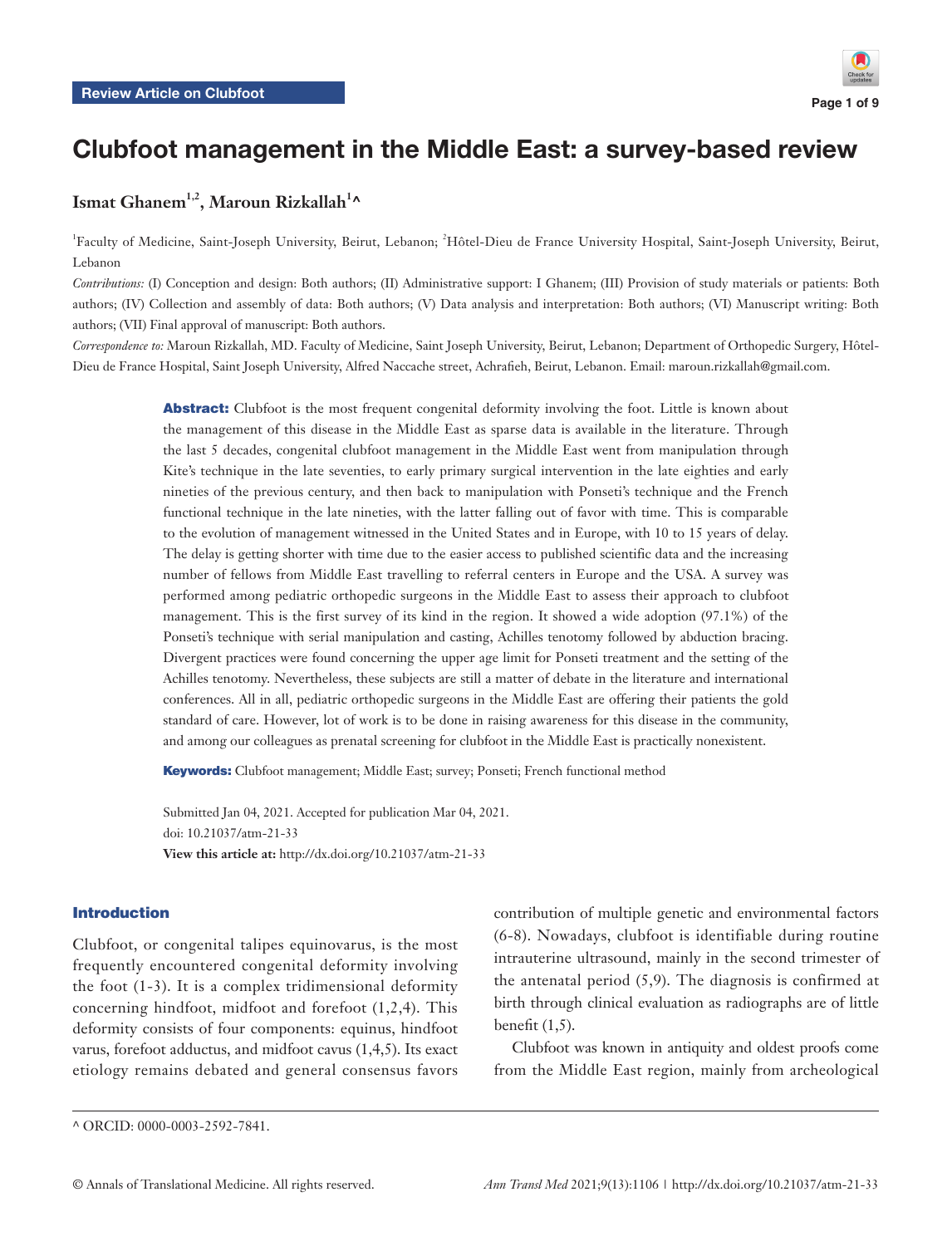studies in ancient Egyptian tombs (10). Egyptian Pharaoh Siptah who lived in the 12th century B.C. had a left clubfoot. Other drawings from Egyptian temples showed adult-males with bilateral clubfeet showing that adulthood was reached back to those times without correction of foot deformity (10). However, even in antiquity, attempts were made to make the deformed foot plantigrade (11-13). The first written description comes from Hippocrates from Kos in 400 B.C. He described methods of serial manipulations followed by application of strong bandages to maintain correction and states clearly that correction should start as early as possible (10-13). Through the following centuries and until renaissance, they were barber-surgeons, charlatans and bonesetters who took care of this deformity (12,13). Even through the last century, orthopedic surgeons struggled to identify the best and reproducible method for the treatment of the congenital clubfoot deformity (14-16). This struggle has lessened only recently in the last decades when Ponseti's method of manipulation and serial casting with Achilles tendon tenotomy followed by abduction bracing became unanimously the gold standard treatment method for congenital clubfoot nearly around the world (5,17-20).

Even though clubfoot excited and was reported since antiquity in the middle east, there is only sparse data in the literature concerning clubfoot management in this region (21). This article will describe the evolution of clubfoot management in the past 5 decades in the Middle East and will present the results of the first survey of its kind evaluating the actual management of clubfoot by pediatric orthopedic surgeons (POS) in the Middle East. We present the following article in accordance with the SURGE reporting checklist (available at http://dx.doi.org/10.21037/atm-21-33).

## Evolution of clubfoot management in the Middle East, particularly in Lebanon through the last 5 decades

Little data concerning clubfoot management in the Middle East is available in the medical literature. Three studies evaluating incidence of clubfoot among other congenital malformations in Lebanon, Iraq, and Egypt where used by Smythe *et al.* to determine birth prevalence of congenital talipes equinovarus in the eastern Mediterranean region (22-25). It was found to occur in 1.19 (0.98–1.40) per 1,000 livebirths in this region (25). This is comparable to the commonly reported birth prevalence of congenital clubfoot in the literature (7,26).

Data about management of clubfoot in the Middle East

through the past five centuries is based on the experience of the authors who witnessed the evolving approaches as medical students, orthopedic surgery residents, international fellows, and as specialized surgeons.

During the seventies and early eighties of the last century, Kite's method of functional treatment was the main adopted approach for clubfoot treatment in Lebanon and the Middle Eastern countries. Kite's method was appealing as it was the first non-surgical treatment to receive international consensus (5,13). Since it was regularly presented in scientific meetings dealing with congenital clubfoot, this technique was taught to orthopedic surgeons practicing in the referral hospitals of the big cities and was therefore imported to Lebanon. Its main contribution was the establishment of the principle that each deformity in the clubfoot should be addressed differently following a rigorous order (12,13). First the forefoot adduction was manipulated using the calcaneocuboid joint as a fulcrum, then the hindfoot varus was addressed through a simple eversion of the calcaneus. The ankle equinus correction followed and finally the midfoot cavus deformity was addressed (27-29). This technique was based on gentle manipulation as opposed to forceful corrections that were adopted before, however this technique was lengthy and patients were casted sometimes for up to 2 years (27-29). The success rates reported by Kite was not reproducible as failure rates reached 50% and more in series around the world (30,31).

These flaws in Kite's technique together with the quick development of safe anesthesia technics in newborns in the Middle East and the worldwide surge of surgical techniques involving only soft tissues release made surgeries for clubfoot popular in Lebanon and the region in late eighties and early nineties of the previous century. Surgery was attractive because it brings a onetime definitive effective solution to the deformity and spares the children and their parents' lengthy manipulations that may sometimes lead to suboptimal results (32). More, surgery is performed between 6 months and 1 year of age, making it advantageous to manipulations technique that should start immediately after birth. This is of paramount importance in the Middle East region where awareness about clubfoot as a curable deformity that needs immediate and prompt care and intervention was lacking in that period (33). It was the McKay surgical approach rather than the Turco technique that was performed in Lebanon (34). However, local experience went together with international scientific reports and showed immediate complications with surgeries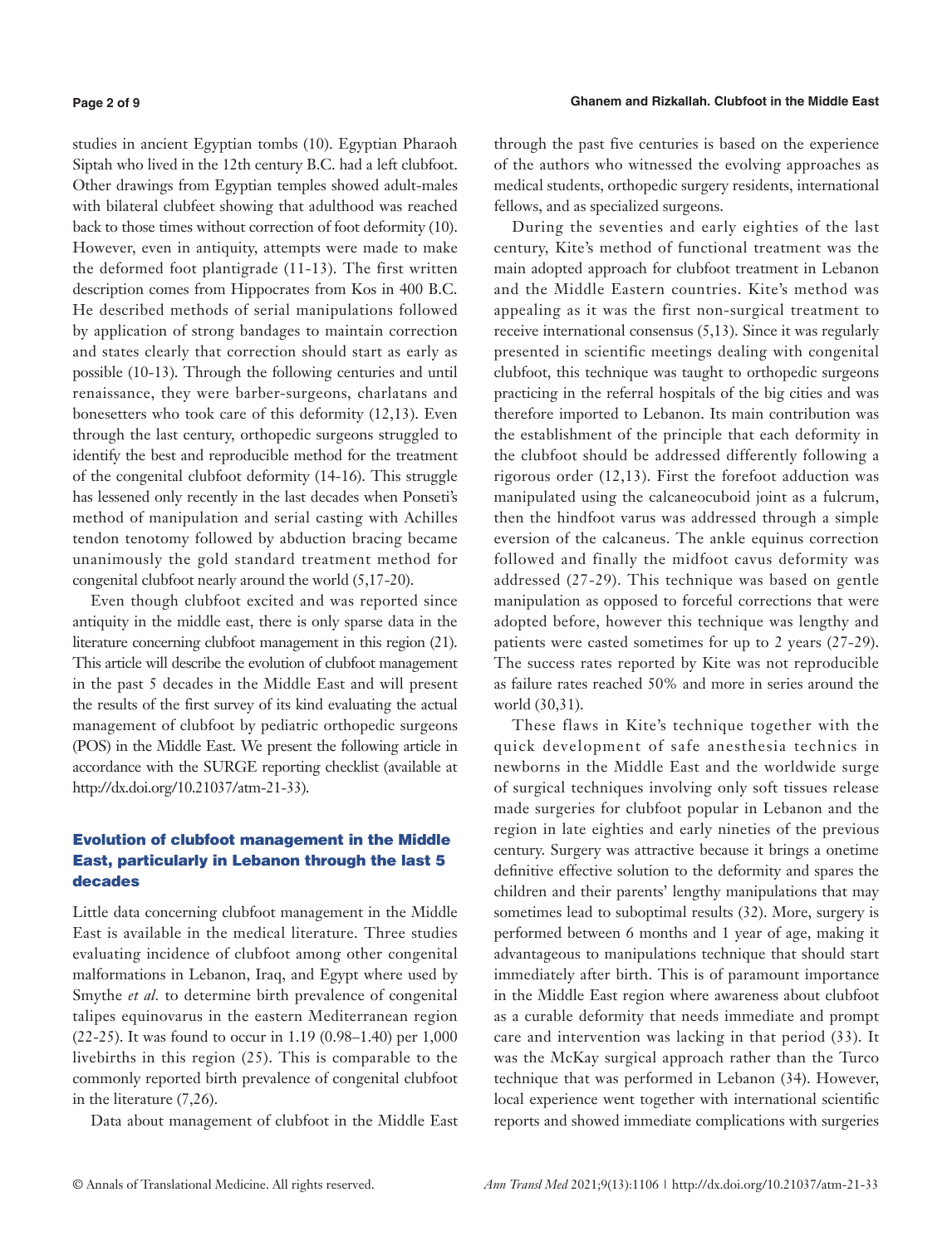such as incomplete corrections, overcorrections and irreversible neurovascular injuries (5,35,36). Cases with complications needed multiple surgical interventions and led sometimes to irreversible sequela in otherwise healthy newborns (5,32). More scientific papers showed during that period that long-term complications may also occur with these surgeries such as ankle stiffness, subtalar joint arthritis and residual deformity (37,38). Therefore, there was growing evidence that surgery might not be the primary treatment for clubfoot and should be left for cases resistant to manipulative treatment.

In early and mid-nineties, little after Lebanon went out of the destructive civil war and retrieved stability and growth, plenty of newly formed orthopedic surgeons traveled to Europe and the United States to complete fellowships and surgical trainings. It was during that period that the concept of the calcaneopedal unit (CPU) was introduced and taught in Lebanon and in the Middle-East region (39,40). Simultaneously, the freshly graduated POS in the region, particularly in Lebanon introduced the Ponseti's technique and the French functional method for the treatment of congenital clubfoot (17,41-43). Both methods were presented as attractive after witnessing recurrent failures and sub-optimal results with primary surgical treatment. They are also appealing because they spare patients surgeries, risks of anesthesia and offer them nearly an 80% success rate (5,43-45). Both techniques were concordant with CPU concept, even if this was not clearly said by Ponseti. The thumb of one hand pushing against the talar head while the second hand manipulates the CPU in the opposite direction is a practical application of the CPU concept in management of clubfoot (40). With the years, and mainly after 2000s, the French functional method lost the ground in Lebanon in favor of Ponseti's method that became, by far the most adopted technique in Lebanon and the Middle East (21). This is mainly due to two flaws observed with the functional technique. First, the necessity for daily parents and therapists engagement and commitment for sometimes 6 months of age (5,42). Secondly, the rising medical evidence showing the need for a subsequent posterior release for residual equinus in the French functional technique (46,47).

This is how, in a five-decades period, in the Middle East and mainly in Lebanon, congenital clubfoot management went from manipulation through Kite's technique, to early surgical intervention, and then back to manipulation with Ponseti's technique and the French functional technique, with the latter falling out of favor with time (*Figure 1*).

Ponseti's technique in the region is associated with similar success rates as those reported in the medical literature (21).

## Survey to assess common practice in POS from the Middle East

#### *Construction of the questionnaire*

As there is not enough published data on the management of the clubfoot deformity in the Middle East, we decided to perform a survey evaluating the common practice in clubfoot management of POS of the Middle East. A set of questions was prepared, reviewed and verified by the investigators. It included questions about the participant and his experience in the field of pediatric orthopedic surgery, about the strategy he follows to treat congenital clubfoot and the strategy he follows in case of failure or relapse after initial treatment. The questionnaire is annexed to the manuscript [\(Annex 1](https://cdn.amegroups.cn/static/public/ATM-2020-CF-13-Supplementary.pdf)). The survey was web-based using Google forms (Google LLC, California). Trial runs were internally conducted among four consultants in our department to check the clarity of questions and the non-ambiguity of the provided options. These consultants and experts met with general orthopedic surgeons, pediatricians and caregivers of patients with clubfeet and evaluated to content and face validity of the survey. This is the first survey of its kind in the available literature so external validity could not be assessed. Internal validity through Cronbach coefficient was not performed as results were expected to be unstable as this survey targets specific specialists and having 300 to 500 responders to evaluate internal validity was impossible. The survey was approved by our institutional review board.

Middle East countries include Lebanon, Syria, Iraq, Jordan, Kingdom of Saudi Arabia, Kuwait, Qatar, Bahrein, United Arab Emirates, Oman and Yemen. The list of members of the Middle East Pediatric Orthopedic Society (MEPOS) was requested. The e-mail contacts of the POS were collected and used to send them a web link to the questionnaire. Invitation e-mails were signed by the two authors of this paper. Two reminders were sent 1 month interval. Data collection was stopped 1 month after the last reminder. The collected data was exported in a Microsoft excel file and was scanned for incomplete and duplicate responses before proceeding to analysis. No incentives were presented to participants.

#### *Analysis of collected data*

Only descriptive analysis of data is performed. There was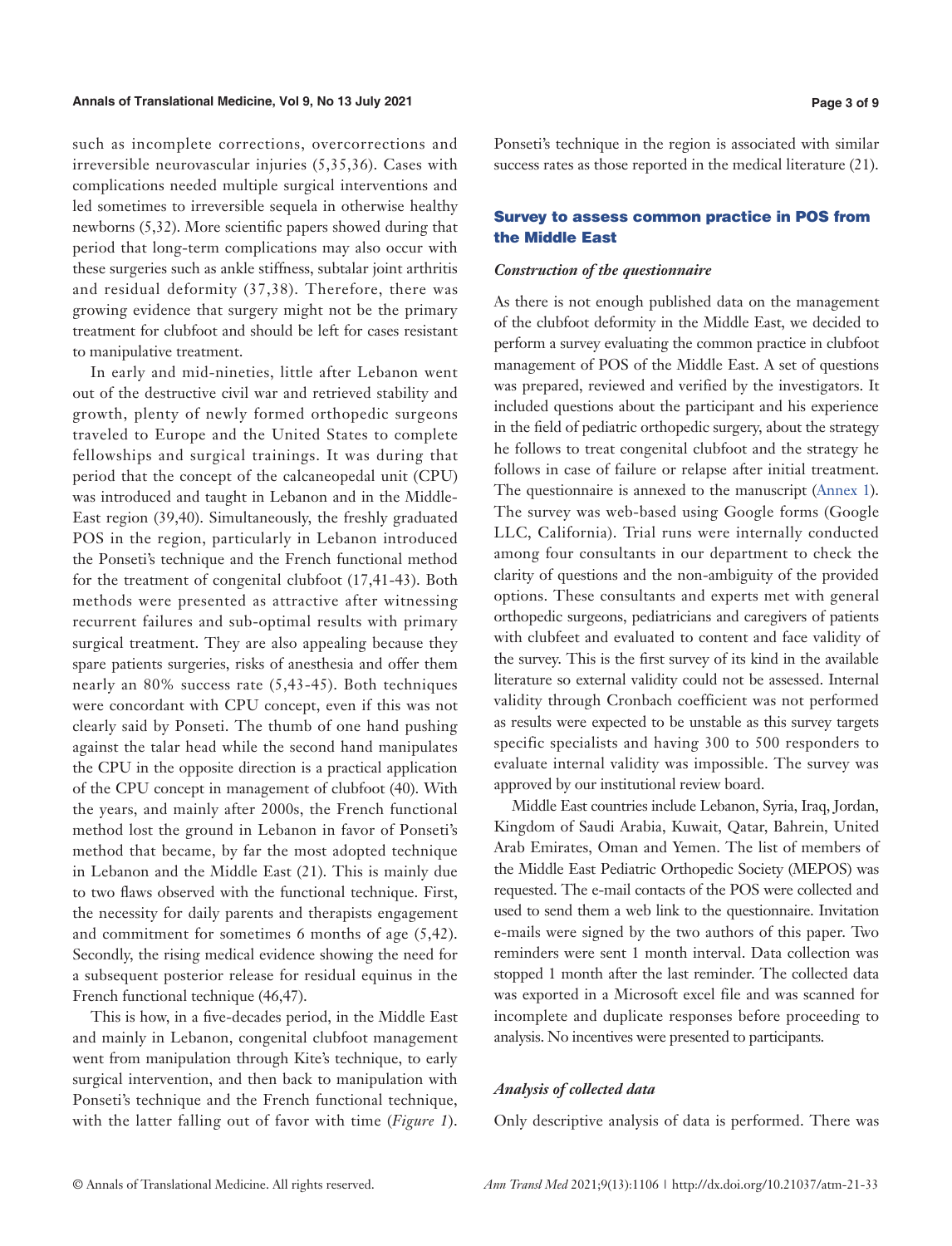**Ghanem and Rizkallah. Clubfoot in the Middle East**



**Figure 1** Timeline comparing the main trends in the treatment of congenital clubfoot in the world to those in the Middle East.

no missing data in the surveys filled by the responders. Non-responders were all male POS. Demographic data of non-responders was not analyzed due to lack of information in the MEPOS data base.

#### *Participant's practice*

Out of 55 registered POS, 34 responded (61.81%). All respondents were male POS (100%). Fourteen (41.17%) practice in Lebanon, 13 (38.24%) practice in Egypt, 2 (5.88%) practice in Syria, 2 (5.88%) practice in UAE and 1 (2.94%) surgeon practices in each of Iraq, Qatar and Oman. Five (14.7%) POS were aged between 30 and 40, 5 (14.7%) between 40 and 50, 15 (44.1%) between 50 and 60 and 9 (26.5%) between 60 and 70. No respondents were more than 70 years old. Twenty-nine (85.29%) POS performed fellowships or specialized surgical training abroad, mainly in France (12 POS, 35.29%), USA (8 POS, 23.53%) and the UK (5 POS, 14.71%). In 56% of cases, only POS take care of clubfeet in the hospitals where they practice, whereas in 41% of cases, general orthopedic surgeons manage clubfeet also. Around 70% of respondents treat more than 20 patients with clubfoot deformity per year, with more than 80% having >10 years' experience in clubfoot treatment.

## *Clubfoot screening*

In 55.9% of cases, clubfeet are rarely/never diagnosed on regular follow-up obstetrical ultrasound. Clubfoot screening is common only in 20.6% of cases (*Figure 2*). Thirtyone (91.2%) responders look systematically for associated conditions to rule out a syndromic clubfoot.

#### *Preferred method of treatment*

The first line treatment for idiopathic clubfoot in 97.1% of cases [33/34] is the Ponseti method of serial manipulations and casting. All respondents prefer to start treatment soon after birth when this is possible. During their career, 61.8% of POS [21] shifted their first line treatment from a method to another. This happened because of sub-optimal results witnessed with the initial method they used (50%) or because of growing scientific evidence favoring the Ponseti's technique (50%). The majority of POS got familiar with this technique either through training in a department where this is the regular technique (48.5%) or through conferences, books, and journals (36.4%).

Answers were divergent regarding the upper age limit of manipulation and casting as 9.1% of POS fixed this age at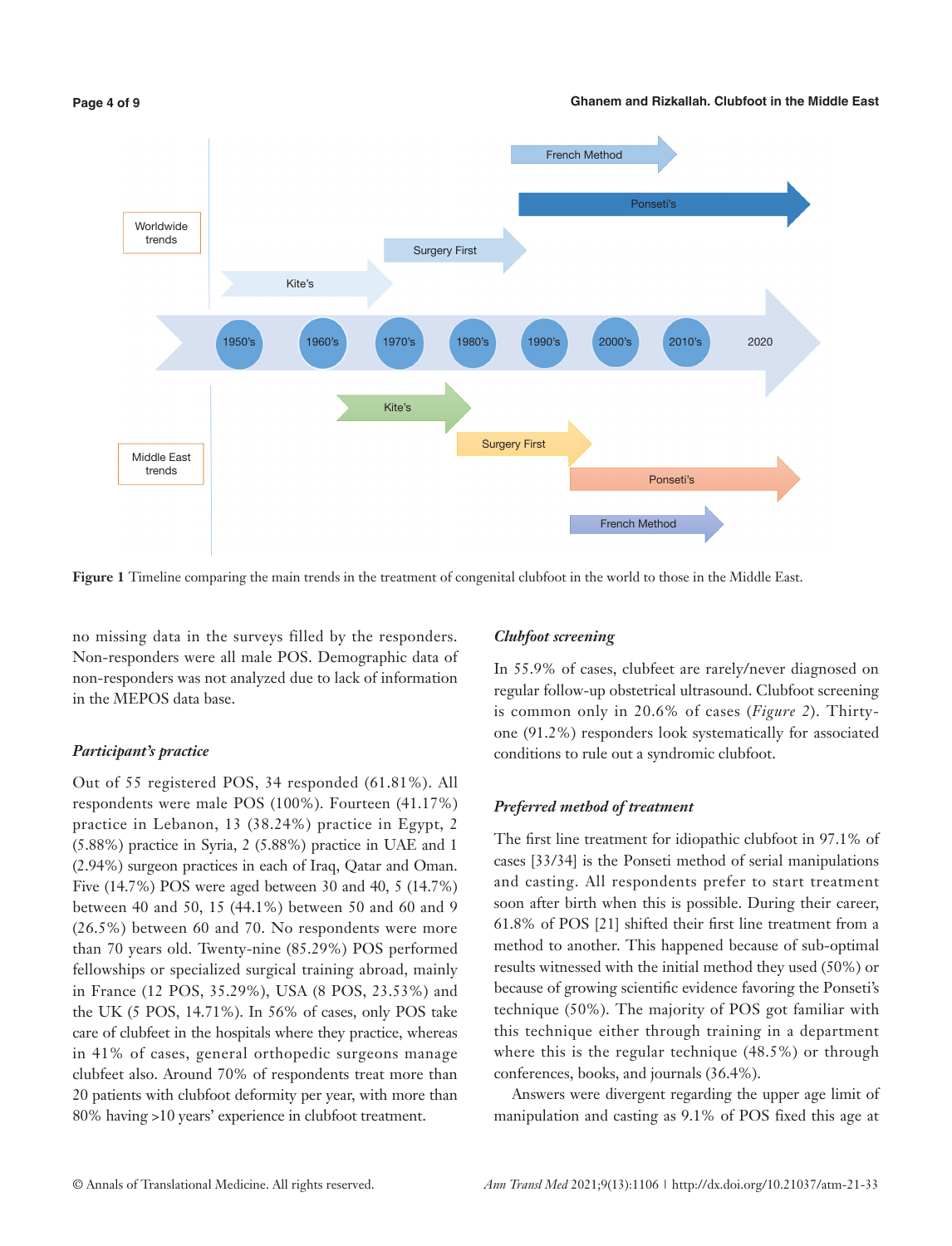#### **Annals of Translational Medicine, Vol 9, No 13 July 2021 Page 5 of 9**



**Figure 2** Chart showing the repartition of answers from the survey to the question concerning common practice in the middle-east concerning screening for clubfoot deformity during pregnancy. U/ S, ultrasound.



**Figure 3** Chart showing the repartition of answers from the survey to the question concerning the upper age limit for manipulation and casting.

6 weeks, 27.3% fixed it at 6 months, 9.1% fixed it at 1 year, 15.2% at 2years and 39.4% above 2 years of age (*Figure 3*). The majority of POS (63.6%) perform some manipulation before casting. All respondents perform the casting in a casting room without anesthesia and put an above knee cast with a flexed knee as per the Ponseti's technique, whereas two thirds (66.67%) perform Achilles tenotomy in >95% of cases. Achilles tenotomy is performed percutaneously in the office with local anesthesia by 68.8% of respondents whereas 30% of respondents do an open Achilles tenotomy in the operating room. The vast majority of respondents perform the tenotomy 1 to 2 casts before the end of the treatment. Around 50% of POS use 5 to 7 casts for treatment. Half of the respondents base their thinking on the CPU concept.

## *Preferred method in case of failure of the primary chosen approach*

The majority of respondents (91.2%) perform surgery as

a treatment for clubfoot in children older than 1.5 years mainly after failure of a previous conservative method. In this case, 60% of respondents prefer Turco approach whereas 30% prefer the Cincinnati approach.

#### *Follow-up after the initial treatment*

While 58.82% of POS assess the results of their treatment only clinically through physical exam, 41.17% assess the results of the treatment clinically and radiographically through X-ray. All respondents use day/night orthosis after completion of treatment, mainly the Denis-Brown device, day and night till walking age then only by night till the age of 4 years (73.52%). For the follow-up, 28 of the 34 (82.35%) respondents follow-up their patients clinically and radiographically with an X-ray every 6 months for 2 years then every 2 years till the end of the growth. About 75% of respondents judge the compliance of parents and children to orthosis as good or perfect. Twenty-five out of 34 respondents (73.53%) judge the success rate of the treatment they perform as superior to 75%. Main complications observed were sustained equinus, dynamic supination and relapse of deformity.

## **Discussion**

The aim of this review was to summarize the evolution of clubfoot management in the Middle East. Since there is really sparse data concerning this, we conducted a survey among POS in the region in order to have objective answers to most frequently asked questions related to the topic.

The review of the treatment evolution through the last decades in the Middle East shows that it followed the American and the European evolutions (5,10,32,43). As the timeline shows, there were a delay of about 15 years in treatment adoption in the beginning (*Figure 1*). However, starting late nineties of the last century the delay in treatment adoption was reduced with information diffusion through internet, the ease of access to scientific data, the increased participation in the international congresses and the increased numbers of fellows from Middle East, particularly from Lebanon visiting the specialized training centers in the USA and in Europe (*Figure 1*). This made Middle East up to date with the management of clubfoot, as shown by the adoption of Ponseti's conservative clubfoot management since the last decade, which is now the worldwide gold standard of congenital clubfoot management (13,48). We believe that the evolution of management in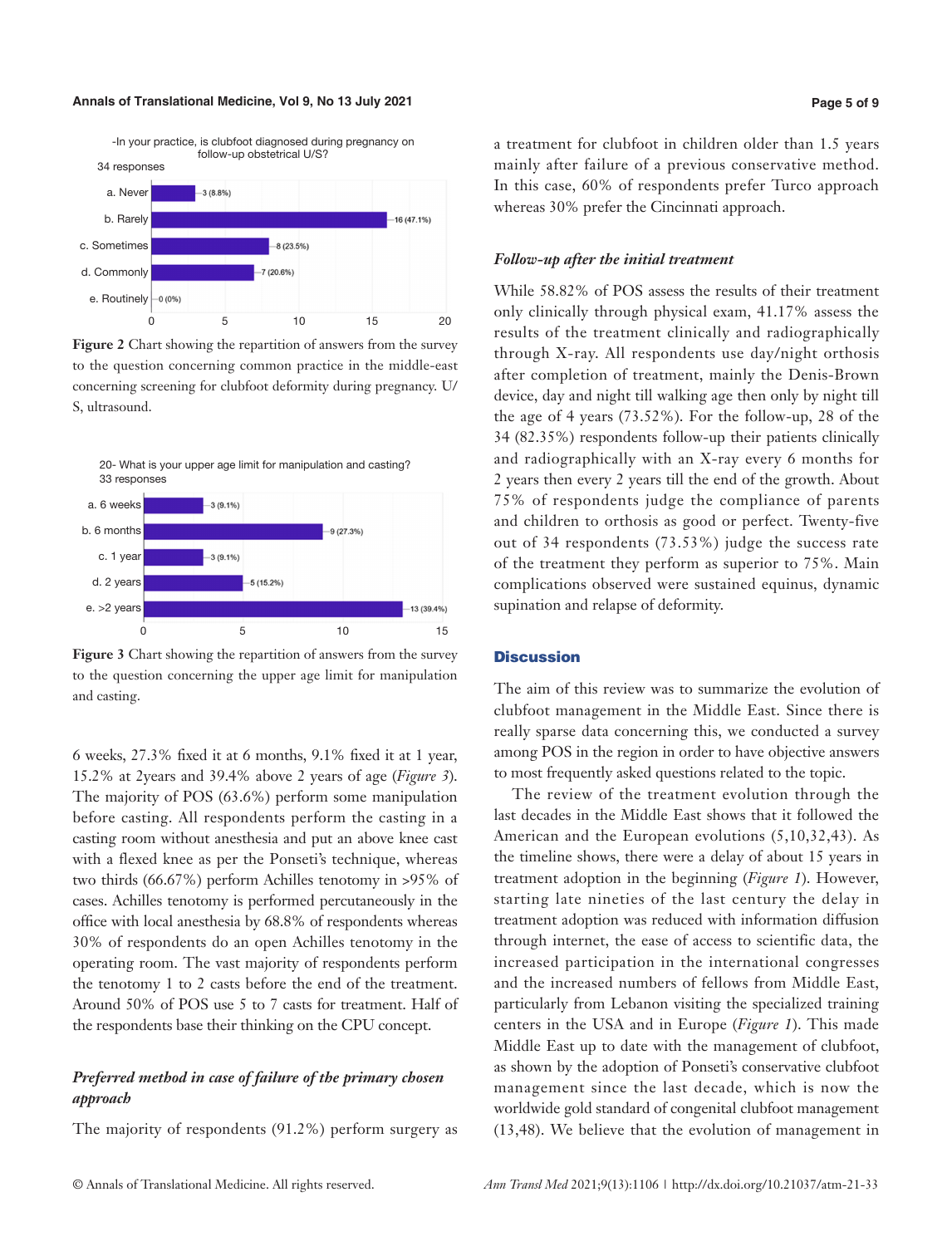#### **Page 6 of 9**

the Middle East region witnessed a turning point with the progressive acceptance of the CPU concept (39). Ponseti used the talar head as a fulcrum for correction thereby adopting the CPU concept without clearly describing it as such (40). He clearly spoke about "Kite's error" who tried to perform the correction using the calcaneocuboid joint as a fulcrum, accounting for the high rate of failure witnessed when applying his technique (21). We believe that the CPU concept understanding and adoption in Lebanon and the Middle East made the adoption of the Ponseti and of the French functional methods smooth and quick.

However, this review of management in the Middle East through the last decades was based on the authors witnessed experience as young medical students, orthopedic surgery residents, fellows, and later-on specialized orthopedic surgeons as no data is available in the literature concerning this subject in the Middle East. The survey used for the purpose of this chapter gave the authors objective data about how clubfoot is currently managed in the Middle East.

We believe that the recorded response rate of 61.81% is satisfying and representative of the addressed sample (49). The main findings in the characteristics of respondents are the male preponderance (100%) representative of the high male predominance in the domain of surgery mainly in the Middle East. The majority of respondents are from Lebanon since this country was among the firsts in the Middle East to send fellows to Europe and the United States to perform specialized training in different domains of orthopedic surgery (pediatrics, spine surgery, oncology, complex reconstructions). Another finding worth commenting is the high rate of POS receiving their specialized surgical training abroad underlining the role of France, the USA and the UK as role model poles for super specialized surgery training.

The adherence to the Ponseti's treatment technique is overwhelming being the preferred method for 97.1% of respondents, with more than half of these having adopted another technique before shifting to Ponseti's manipulation and casting. This is accountable to the fact that 70.6% of the respondents are above 50 years old and have therefore passed through the evolution of management of clubfoot in the Middle East discussed in the second section of this manuscript.

Despite the general agreement observed on the necessity of starting the treatment as soon as possible, together with the necessity of performing the Achilles tenotomy in the majority of cases, mainly 1 to 2 casts before the end of the

treatment, divergence was observed regarding the upper age limit for manipulation and casting and the suitable setting for the Achilles tenotomy, whether it is in the outpatient clinic or in the operating room. Both these subjects are still controversial in the literature as the upper limit of age for proposing a primary Ponseti treatment remains a moving target, and many papers in the literature fail to show superiority of a technique over the other (clinics *vs.* operating room for tenotomy) (5,50,51).

Respondents agreed however on the after-cast followup, encountered the same complications and had the same issues with parents and children noncompliance. One more agreement between respondents was found on the need for surgery after failed conservative treatment.

Of note, there is a lack of prenatal screening for clubfoot in the Middle East as witnessed by the response of the POS, who are expected to be working in tertiary referral centers in their respective countries. Raising awareness about clubfeet among our colleagues gynecologists in the Middle East is still needed, especially that screening for clubfoot and possible associated conditions is feasible (4,52,53). Available evidence suggests that false positive rate can be lowered to around 10% if the diagnosis is performed in the second trimester (54,55). This is of paramount importance as parents can be prepared for the diagnosis, and counselled for the disease, the presence (or not) of associated conditions and the path of the treatment, before birth of their awaited child (54,56). They will also be oriented to seek care as soon as possible after birth increasing the chance of presenting optimal care for their children (52,53,56). Much work is still to do on these aspects as people awareness on this condition is very poor (33).

In conclusion, the worldwide gold standard approach for management of congenital clubfoot is now widely accepted among POS in the Middle East. Newborns with this common condition are receiving the most adequate treatment supported by the strongest available evidence. The disagreements between POS were only found in subjects that are still a matter of debate in the international scientific community with no evidence-based clear answer (whether to perform the Achilles tenotomy in the clinics or in the operating room, and the upper limit of age for performance of Ponseti's serial casting, which is still a matter of debate and a moving target).

We are aware that the list of 55 POS in the Middle East may not be exhaustive as there may be trained POS specialists exercising in their respective country without being registered in the MEPOS. More, we are aware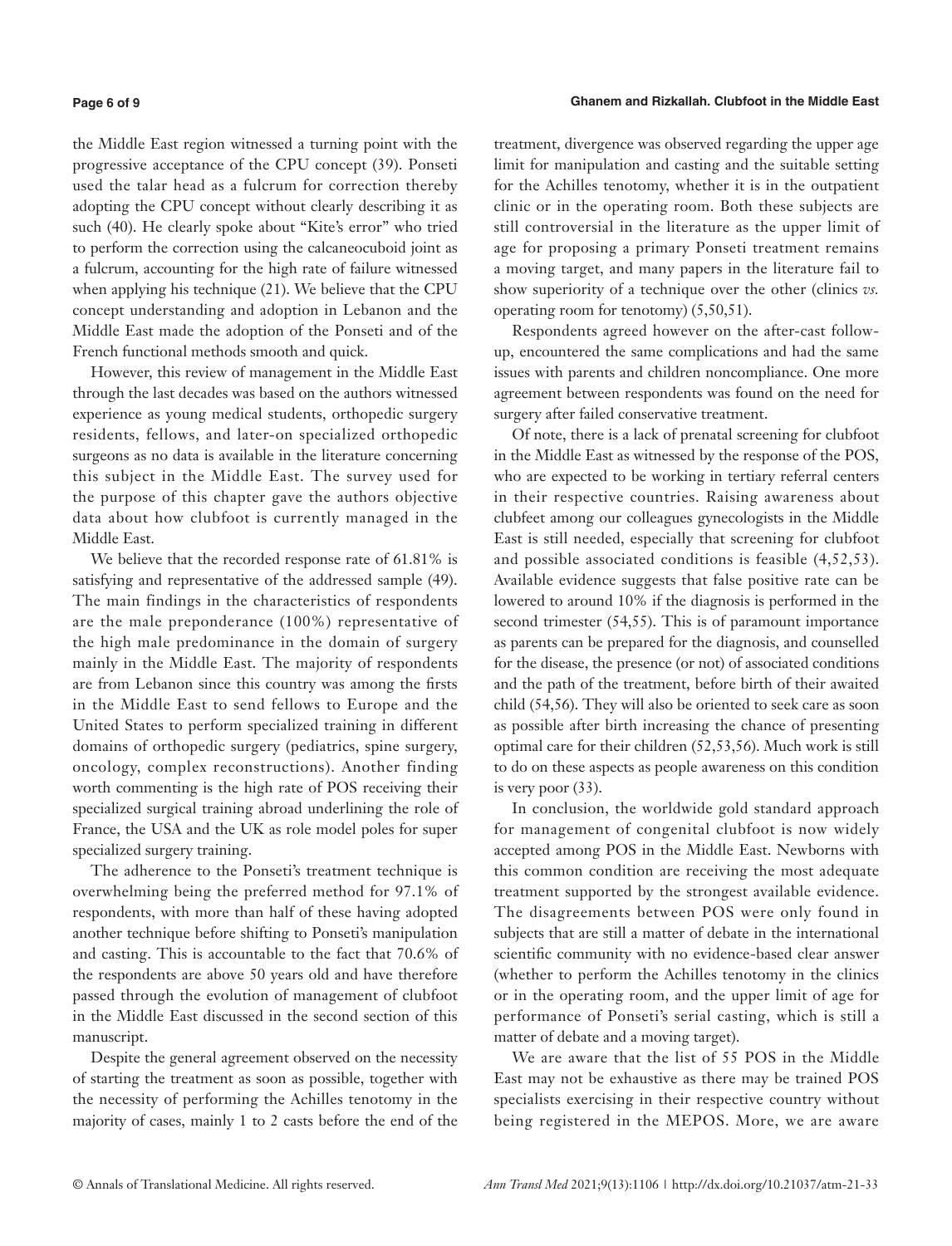#### **Annals of Translational Medicine, Vol 9, No 13 July 2021 Page 7 of 9**

also that clubfoot is being treated by general orthopedic surgeons, especially in rural areas in the Middle East. However, even though this may not be truly representative of the clubfoot management in each and every corner of the Middle East, it still gives a clear idea about the dynamics of management and the approach used to treat this disease in the main referral hospitals in our region.

## Acknowledgments

Acknowledgments to all pediatric orthopedic surgeons in the Middle East who participated in the survey. *Funding:* None.

## Footnote

*Provenance and Peer Review:* This article was commissioned by the Guest Editors (Federico Canavese and Alain Dimeglio) for the series "Clubfoot" published in *Annals of Translational Medicine*. The article has undergone external peer review.

*Reporting Checklist:* The authors have completed the SURGE reporting checklist. Available at [http://dx.doi.](http://dx.doi.org/10.21037/atm-21-33) [org/10.21037/atm-21-33](http://dx.doi.org/10.21037/atm-21-33)

*Conflicts of Interest:* Both authors have completed the ICMJE uniform disclosure form (available at [http://dx.doi.](http://dx.doi.org/10.21037/atm-21-33) [org/10.21037/atm-21-33](http://dx.doi.org/10.21037/atm-21-33)). The series "Clubfoot" was commissioned by the editorial office without any funding or sponsorship. The authors have no other conflicts of interest to declare.

*Ethical Statement:* The authors are accountable for all aspects of the work in ensuring that questions related to the accuracy or integrity of any part of the work are appropriately investigated and resolved.

*Open Access Statement:* This is an Open Access article distributed in accordance with the Creative Commons Attribution-NonCommercial-NoDerivs 4.0 International License (CC BY-NC-ND 4.0), which permits the noncommercial replication and distribution of the article with the strict proviso that no changes or edits are made and the original work is properly cited (including links to both the formal publication through the relevant DOI and the license). See: [https://creativecommons.org/licenses/by-nc](https://creativecommons.org/licenses/by-nc-nd/4.0/)[nd/4.0/](https://creativecommons.org/licenses/by-nc-nd/4.0/).

#### **References**

- 1. Barrie A, Varacallo M. Clubfoot. Treasure Island (FL): StatPearls Publishing, 2020.
- 2. Peterson N, Prior C. Correction of the Neglected Clubfoot in the Adolescent and Adult Patient. Foot Ankle Clin 2020;25:205-20.
- 3. Murtaza K, Saleem Z, Malik S. Talipes equinovarus or Clubfoot: A review of study approaches, management and trends in Pakistan. Pak J Med Sci 2020;36:1414-20.
- 4. Yau A, Doyle SM. Clubfoot for the primary care physician: frequently asked questions. Curr Opin Pediatr 2020;32:100-6.
- 5. Dobbs MB, Gurnett CA. Update on Clubfoot: Etiology and Treatment. Clin Orthop Relat Res 2009;467:1146-53.
- 6. Wang LL, Fu WN, Li-Ling J, et al. HOXD13 may play a role in idiopathic congenital clubfoot by regulating the expression of FHL1. Cytogenet Genome Res 2008;121:189-95.
- 7. Wynne-Davies R. Genetic and Environmental Factors in the Etiology of Talipes Equinovarus. Clin Orthop Relat Res 1972;84:9-13.
- 8. Gurnett CA, Boehm S, Connolly A, et al. Impact of congenital talipes equinovarus etiology on treatment outcomes. Dev Med Child Neurol 2008;50:498-502.
- 9. Bakalis S, Sairam S, Homfray T, et al. Outcome of antenatally diagnosed talipes equinovarus in an unselected obstetric population. Ultrasound Obstet Gynecol 2002;20:226-9.
- 10. Hernigou P, Huys M, Pariat J, et al. History of clubfoot treatment, part I: From manipulation in antiquity to splint and plaster in Renaissance before tenotomy. Int Orthop 2017;41:1693-704.
- 11. Dobbs MB, Morcuende JA, Gurnett CA, et al. Treatment of idiopathic clubfoot: an historical review. Iowa Orthop J 2000;20:59-64.
- 12. Balasankar G, Luximon A, Al-Jumaily A. Current conservative management and classification of club foot: A review. J Pediatr Rehabil Med 2016;9:257-64.
- 13. Sanzarello I, Nanni M, Faldini C. The clubfoot over the centuries. J Pediatr Orthop B 2017;26:143-51.
- 14. Chu A, Lehman WB. Treatment of Idiopathic Clubfoot in the Ponseti Era and Beyond. Foot Ankle Clin 2015;20:555-62.
- 15. Zionts LE. What's New in Idiopathic Clubfoot? J Pediatr Orthop 2015;35:547-50.
- 16. Bergerault F, Fournier J, Bonnard C. Idiopathic congenital clubfoot: Initial treatment. Orthop Traumatol Surg Res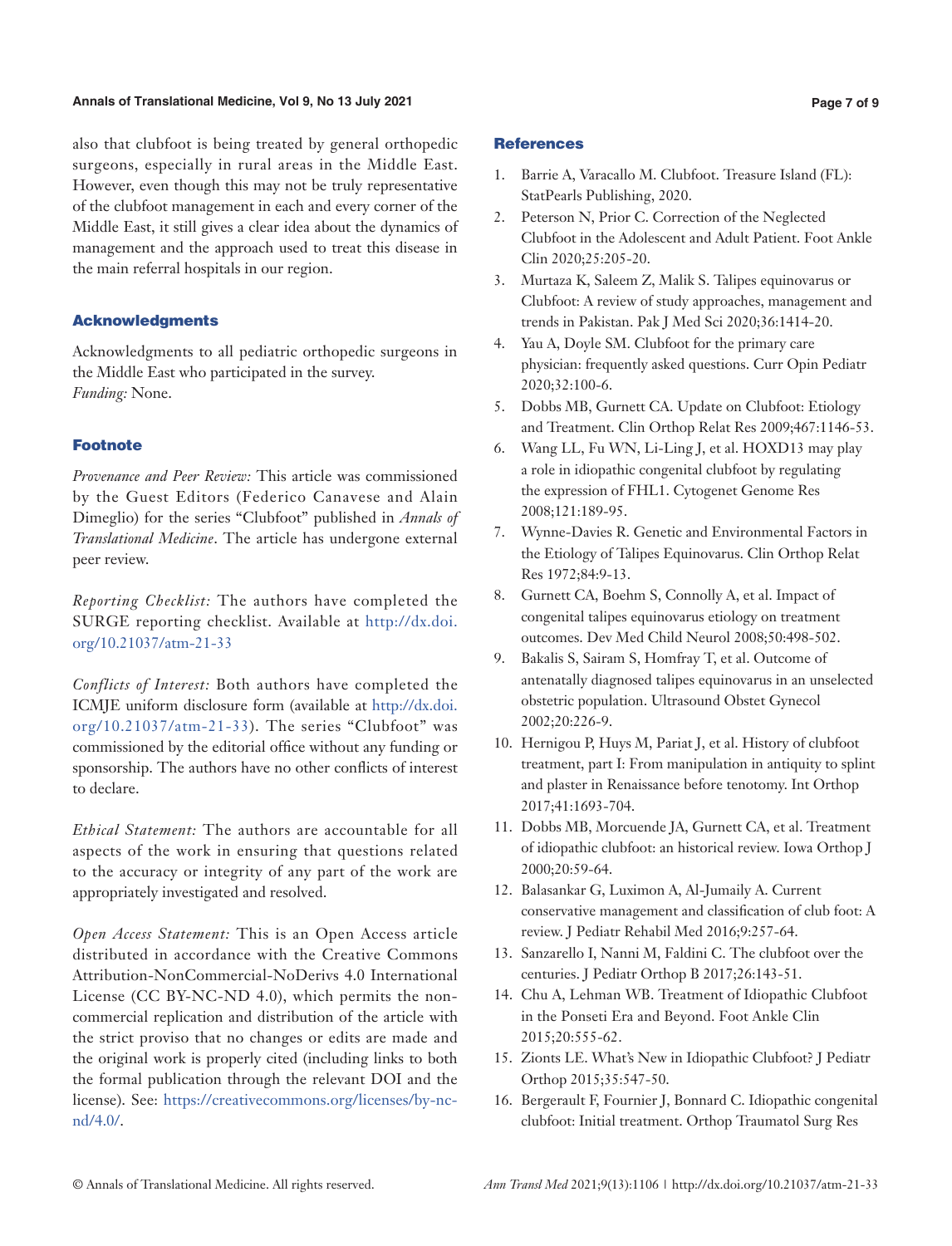#### **Ghanem and Rizkallah. Clubfoot in the Middle East**

## **Page 8 of 9**

2013;99:S150-9.

- 17. Ponseti IV. Treatment of congenital club foot. J Bone Joint Surg Am 1992;74:448-54.
- 18. Shabtai L, Specht SC, Herzenberg JE. Worldwide spread of the Ponseti method for clubfoot. World J Orthop 2014;5:585-90.
- 19. Pirani S, Naddumba E, Mathias R, et al. Towards effective Ponseti clubfoot care: the Uganda Sustainable Clubfoot Care Project. Clin Orthop Relat Res 2009;467:1154-63.
- 20. Jayawardena A, Wijayasinghe SR, Tennakoon D, et al. Early effects of a "train the trainer" approach to Ponseti method dissemination: a case study of Sri Lanka. Iowa Orthop J 2013;33:153-60.
- 21. Jawadi AH. Clubfoot management by the Ponseti technique in Saudi patients. Saudi Med J 2010;31:49-52.
- 22. Bittar Z. Major congenital malformations presenting in the first 24 hours of life in 3865 consecutive births in south of Beirut. Incidence and pattern. J Med Liban 1998;46:256-60.
- 23. Al-Ani ZR, Al-Haj SA, Al-Ani MM, et al. Incidence, types, geographical distribution, and risk factors of congenital anomalies in Al-Ramadi Maternity and Children's Teaching Hospital, Western Iraq. Saudi Med J 2012;33:979-89.
- 24. El Koumi MA, Al Banna EA, Lebda I. Pattern of congenital anomalies in newborn: a hospital-based study. Pediatr Rep 2013;5:e5.
- 25. Smythe T, Kuper H, Macleod D, et al. Birth prevalence of congenital talipes equinovarus in low- and middle-income countries: a systematic review and meta-analysis. Trop Med Int Health 2017;22:269-85.
- 26. Ansar A, Rahman AE, Romero L, et al. Systematic review and meta-analysis of global birth prevalence of clubfoot: a study protocol. BMJ Open 2018;8:e019246.
- 27. Kite JH. The treatment of congenital clubfeet. J Am Med Assoc 1932;99:1156.
- 28. Kite JH. Some suggestions on the treatment of club foot by casts. J Bone Joint Surg Am 1963;45-A:406-12.
- 29. Kite JH. Principles involved in the treatment of congenital club-foot. 1939. J Bone Joint Surg Am 2003;85:1847; discussion 1847.
- 30. Lovell WW, Farley D. Treatment of congenital clubfoot. ONA J 1979;6:453-6.
- 31. Aronson J, Puskarich CL. Deformity and disability from treated clubfoot. J Pediatr Orthop 1990;10:109-19.
- 32. Carroll NC. Clubfoot in the twentieth century. J Pediatr Orthop B 2012;21:1-6.
- 33. Alsiddiky A, Alrwibaah S, Alqahtani A, et al. Assessing public awareness of clubfoot and knowledge about the importance of early childhood treatment: a cross-sectional

survey. BMC Pediatr 2019;19:358.

- 34. McKay DW. New concept of and approach to clubfoot treatment: section I-principles and morbid anatomy. J Pediatr Orthop 1982;2:347-56.
- 35. Kuo KN, Jansen LD. Rotatory dorsal subluxation of the navicular: a complication of clubfoot surgery. J Pediatr Orthop 1998;18:770-4.
- 36. Atar D, Lehman WB, Grant AD. Complications in clubfoot surgery. Orthop Rev 1991;20:233-9.
- 37. Dobbs MB, Nunley R, Schoenecker PL. Long-Term Follow-up of Patients with Clubfeet Treated with Extensive Soft-Tissue Release. J Bone Joint Surg Am 2006;88:986-96.
- 38. Ippolito E, Farsetti P, Caterini R, et al. Long-term comparative results in patients with congenital clubfoot treated with two different protocols. J Bone Joint Surg Am 2003;85:1286-94.
- 39. Seringe R, Wicart P. The talonavicular and subtalar joints: The "calcaneopedal unit" concept. Orthop Traumatol Surg Res 2013;99:S345-55.
- 40. Ghanem I, Massaad A, Assi A, et al. Understanding the foot's functional anatomy in physiological and pathological conditions: the calcaneopedal unit concept. J Child Orthop 2019;13:134-46.
- 41. Laaveg SJ, Ponseti IV. Long-term results of treatment of congenital club foot. J Bone Joint Surg Am 1980;62:23-31.
- 42. Bensahel H, Catterall A, Dimeglio A. Practical applications in idiopathic clubfoot: a retrospective multicentric study in EPOS. J Pediatr Orthop 1990;10:186-8.
- 43. Hernigou P. History of clubfoot treatment; part III (twentieth century): back to the future. Int Orthop 2017;41:2407-14.
- 44. Diméglio A, Bonnet F, Mazeau P, et al. Orthopaedic treatment and passive motion machine: consequences for the surgical treatment of clubfoot. J Pediatr Orthop B 1996;5:173-80.
- 45. Cooper DM, Dietz FR. Treatment of idiopathic clubfoot. A thirty-year follow-up note. J Bone Joint Surg Am 1995;77:1477-89.
- 46. Richards BS, Faulks S, Rathjen KE, et al. A comparison of two nonoperative methods of idiopathic clubfoot correction: the Ponseti method and the French functional (physiotherapy) method. J Bone Joint Surg Am 2008;90:2313-21.
- 47. Van Campenhout A, Molenaers G, Moens P, et al. Does Functional Treatment of Idiopathic Clubfoot Reduce the Indication for Surgery? Call for a Widely Accepted Rating System. J Pediatr Orthop B 2001;10:315-8.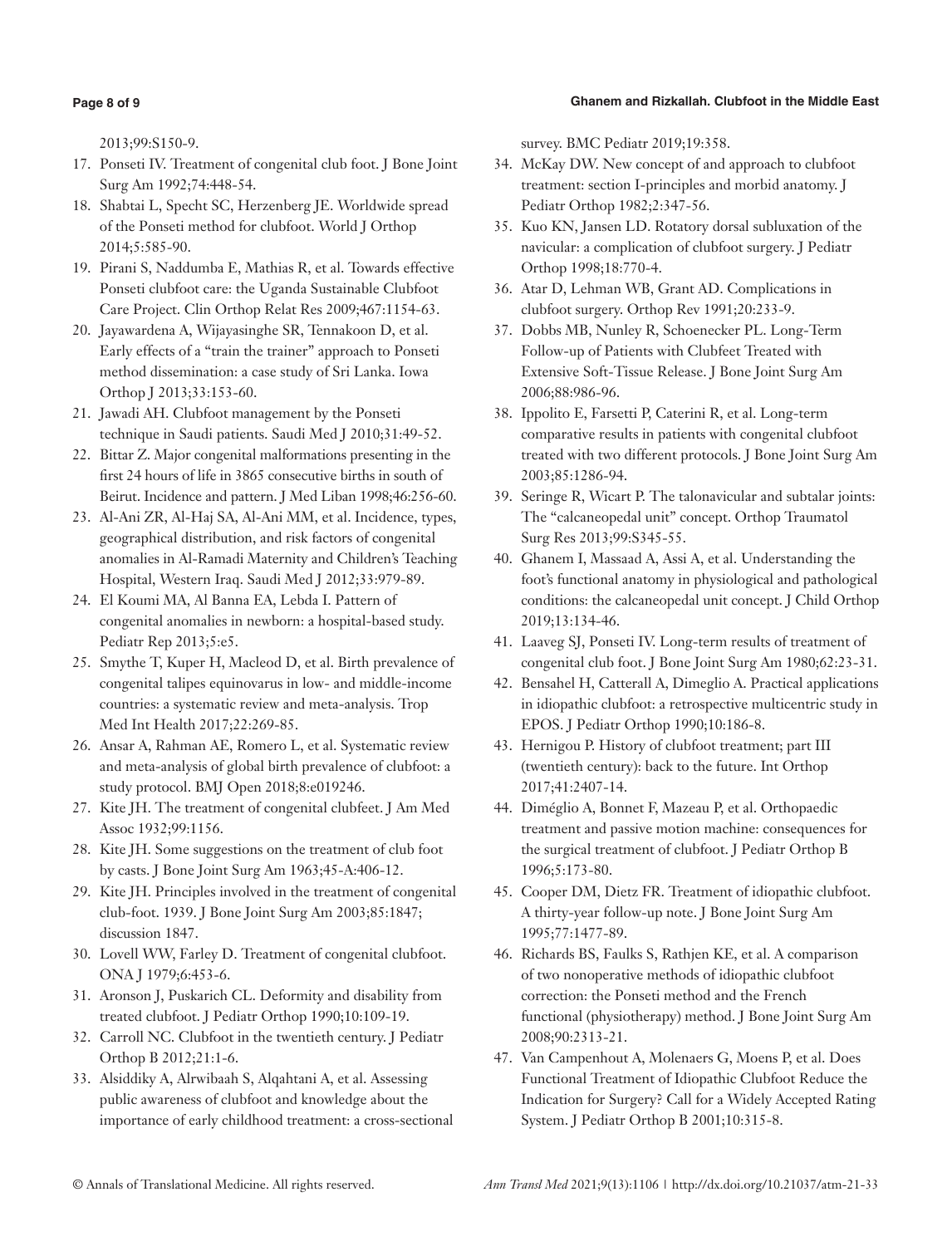#### **Annals of Translational Medicine, Vol 9, No 13 July 2021 Page 9 of 9**

- 48. Kadhum M, Lee MH, Czernuszka J, et al. An Analysis of the Mechanical Properties of the Ponseti Method in Clubfoot Treatment. Appl Bionics Biomech 2019;2019:4308462.
- 49. Fincham JE. Response Rates and Responsiveness for Surveys, Standards, and the Journal. Am J Pharm Educ 2008;72:43.
- 50. Tuhanioğlu Ü, Oğur HU, Seyfettinoğlu F, et al. Percutaneous achillotomy in the treatment of congenital clubfoot: should it be performed in the operating theater or the polyclinic? J Orthop Surg Res 2018;13:155.
- 51. Agius L, Wickham A, Walker C, et al. Achilles tenotomy as an office procedure and current practising trends among New Zealand orthopaedic surgeons. N Z Med J 2018;131:44-50.
- 52. McKinney J, Rac MWF, Gandhi M. Congenital

**Cite this article as:** Ghanem I, Rizkallah M. Clubfoot management in the Middle East: a survey-based review. Ann Transl Med 2021;9(13):1106. doi: 10.21037/atm-21-33

talipes equinovarus (clubfoot). Am J Obstet Gynecol 2019;221:B10–2.

- 53. Mahan ST, Yazdy MM, Kasser JR, et al. Prenatal screening for clubfoot: what factors predict prenatal detection? Prenat Diagn 2014;34:389-93.
- 54. Lanna M, Casati D, Torre C, et al. Congenital isolated clubfoot: Correlation between prenatal assessment and postnatal degree of severity. Prenat Diagn 2020;40:1547-52.
- 55. Glotzbecker MP, Estroff JA, Spencer SA, et al. Prenatally diagnosed clubfeet: comparing ultrasonographic severity with objective clinical outcomes. J Pediatr Orthop 2010;30:606-11.
- 56. Di Mascio D, Buca D, Khalil A, et al. Outcome of isolated fetal talipes: A systematic review and meta-analysis. Acta Obstet Gynecol Scand 2019;98:1367-77.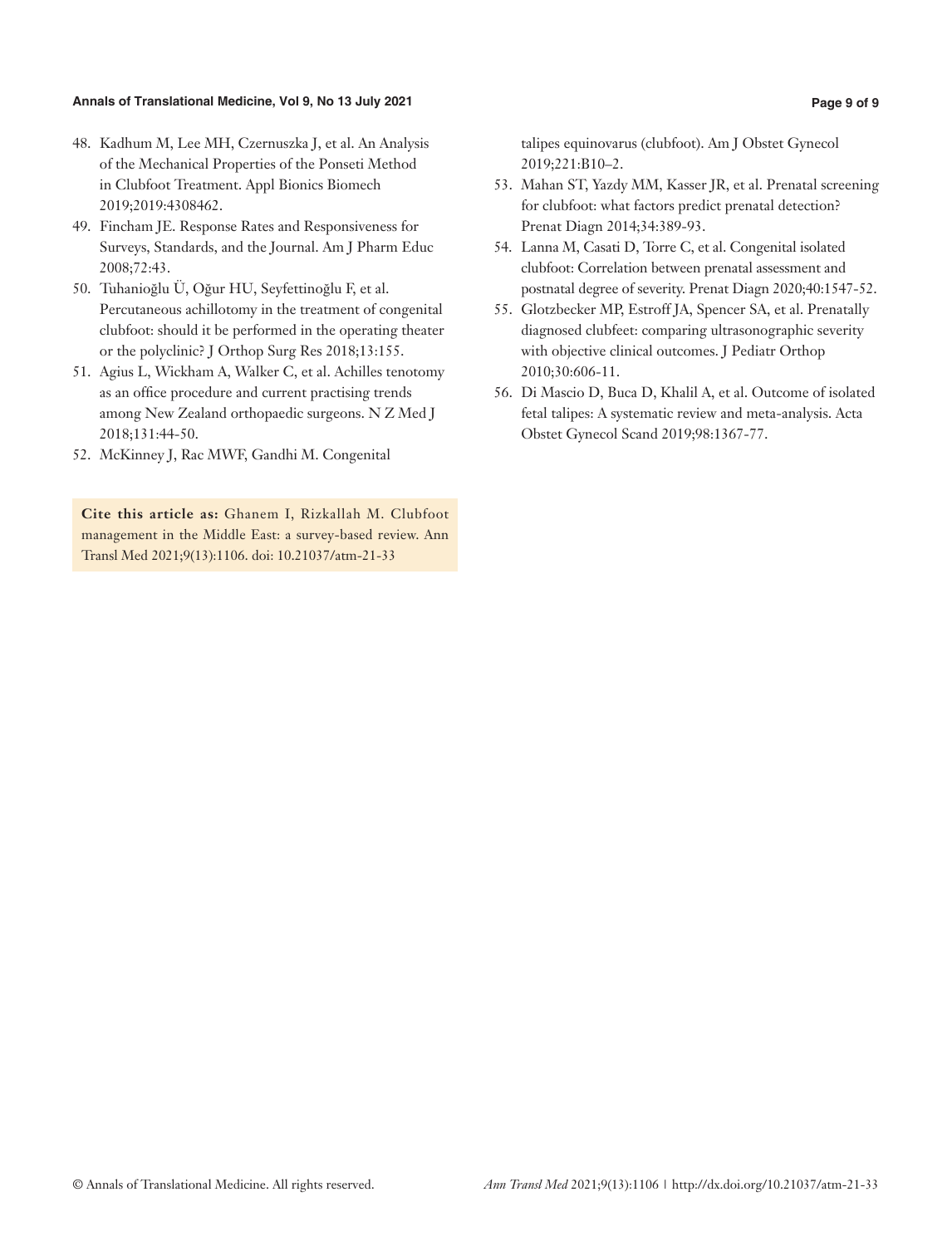## **Supplementary**

## Annex 1: The web-based questionnaire sent to the 55 pediatric orthopedic surgeons

## *Approach to congenital clubfoot treatment among pediatric orthopedic surgeons in the Middle East*

1. In which country of the Middle East do you practice pediatric orthopedics?

- 2. In which country/countries did you perform your surgical training?
- 3. How old are you?
- a. 30–40
- b. 40–50
- c. 50–60
- d. 60–70
- e. >70
- 4. Gender
- a. M
- b. F
- 5. In your department, who takes care of clubfoot?
- a. Only pediatric orthopedists
- b. General orthopedists
- c. Both
- d. General pediatric surgeons
- e. Physical therapists
- f. Cast technician
- 6. How many clubfeet do you usually treat per year?
- a.  $< 20$
- b. 20–50
- c. 50–100
- d. 100–200
- e. >200
- 7. In your practice, is clubfoot diagnosed during pregnancy on follow-up obstetrical U/S?
- a. Never
- b. Rarely
- c. Sometimes
- d. Commonly
- e. Routinely
- 8. Do you perform AP and lateral foot X-ray at first presentation to confirm the diagnosis?
- a. Never
- b. When physical exam is suspicious
- c. Routinely
- 9. Do you look for associated conditions?
- a. Never
- b. If there is a clinical suspicion
- c. Routinely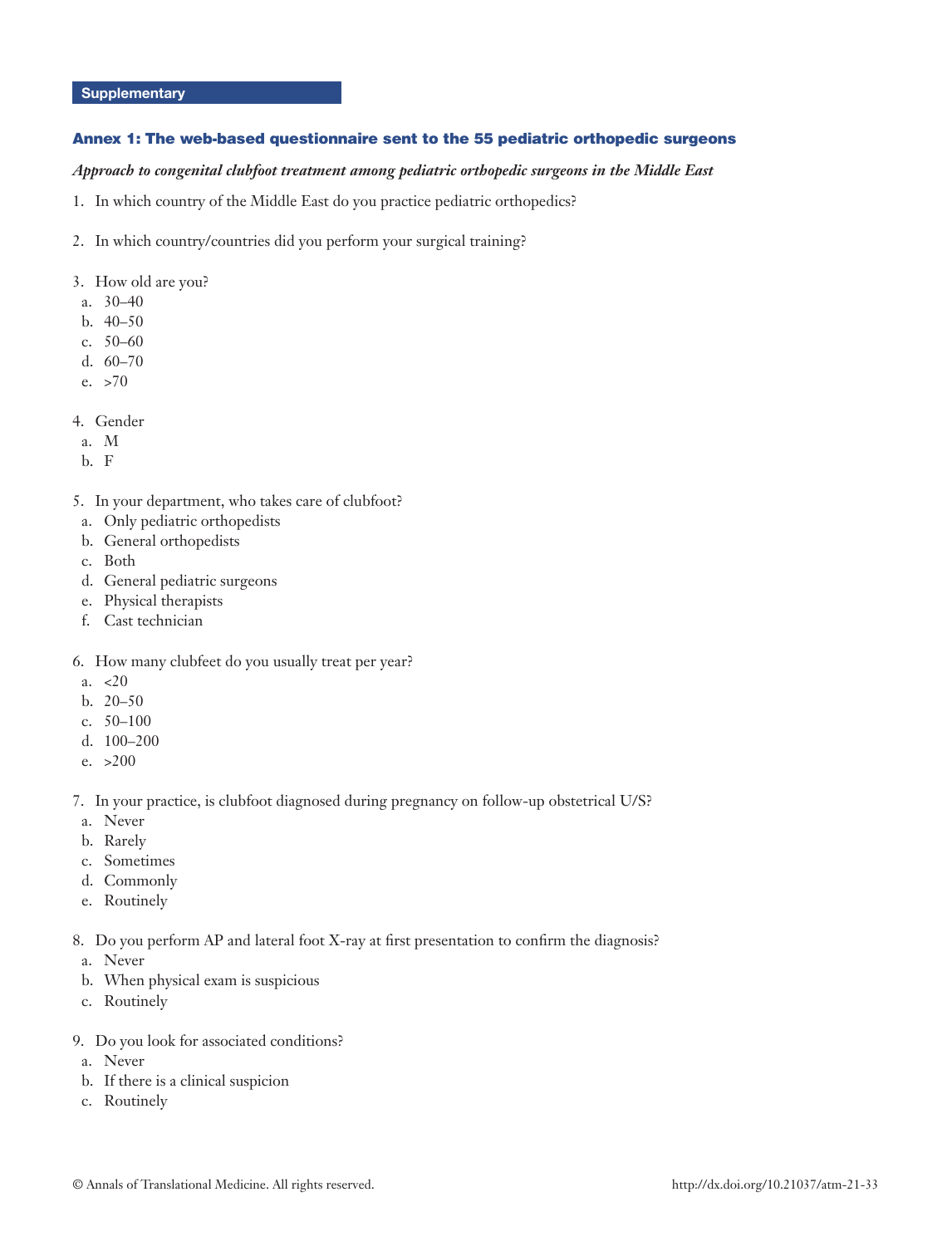- 10. What is your first line treatment for clubfoot?
- a. Ponseti method of serial manipulation and casting
- b. The French functional method
- c. Kite method
- d. Surgery
- e. Other, please specify
- 11. How early do you prefer to start your treatment?
- a. Soon after birth
- b. Age 1 month–6 months
- c. Age 6 months–12 months
- d. Between 12 and 24 months
- e. Other, please specify
- 12. During your carrier, did you happen to shift from one method to the other?
- a. No
- b. Yes
- 13. If your answer to question 12 is yes, why did you do so?
- a. Not enough good results with the previous method
- b. Curiosity
- c. New trend
- d. Supported by evidence in the literature
- e. Other, please specify

## *The following questions [14–24] concern your first line treatment of clubfoot*

14. How did you get familiar with this method?

- a. I worked with Ponseti/Kite/Bensahel/Turco/Mckay or one of their disciples
- b. I trained in a department where this was the preferred method of clubfoot treatment
- c. I got familiar with the technique from conferences, books and/or journals
- d. Other, please specify
- 15. What is your upper age limit for manipulation and casting?
- a. 6 weeks
- b. 6 months
- c. 1 year
- d. 2 years
- e. >2 years

## 16. Do you do any manipulation prior to casting?

- a. Never
- b. Sometimes
- c. Always
- 17. Where do you do your casting?
- a. Cast room without anesthesia
- b. Cast room with sedation
- c. Operating room with sedation or anesthesia
- d. Other, please specify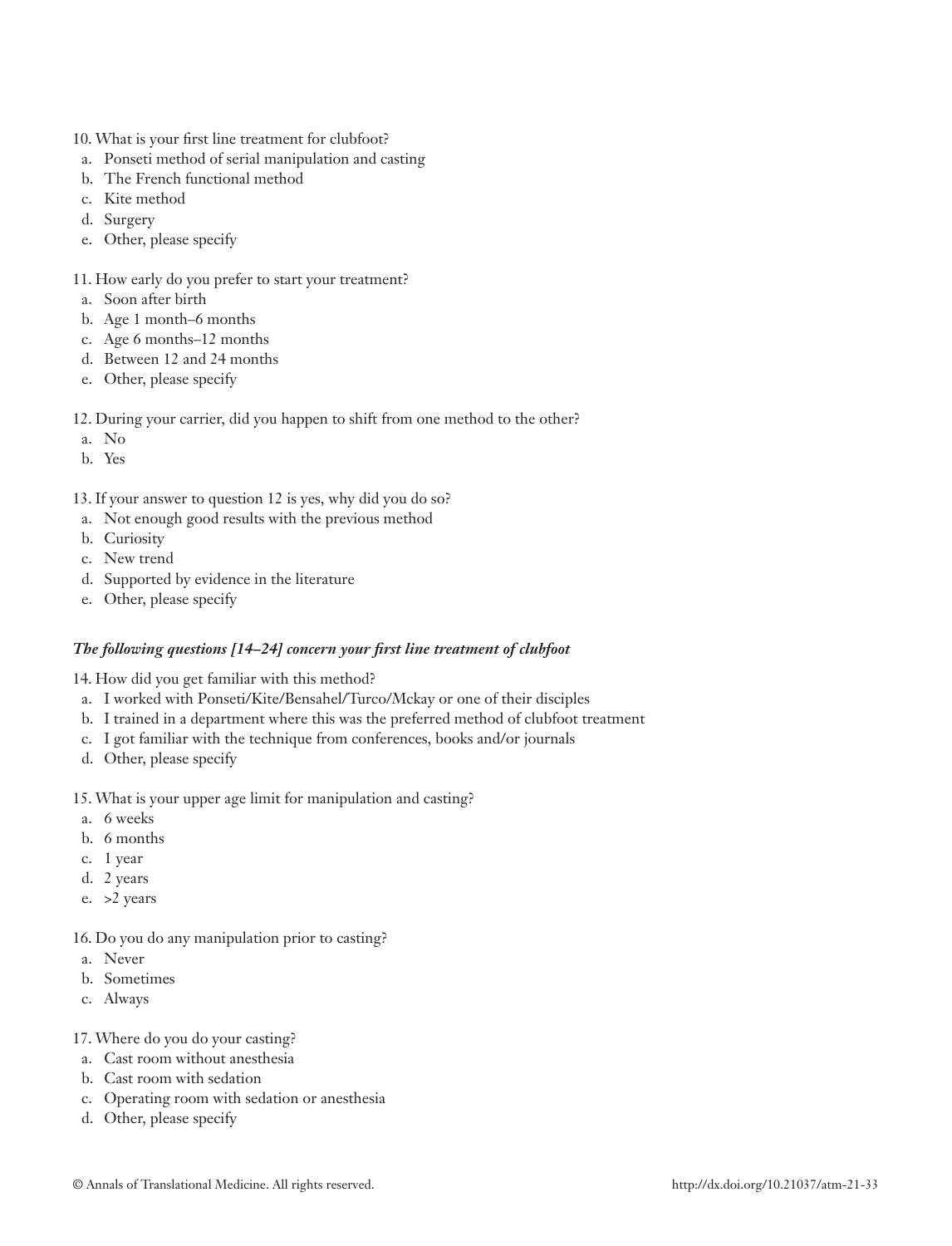## 18. Is your cast:

- a. Above knee with knee flexed
- b. Above knee with knee extended
- c. Below knee
- d. Variable, please specify

19. Usually, what is your average number of casts?

- a.  $\lt 5$
- b. 5–7
- c. 7–9
- d. >9

20. How often do you base your correction on the calcaneopedal unit concept?

- a. Never
- b. Sometimes
- c. Always
- d. Never heard of this concept
- 21. How often do you perform Achilles tenotomy?
- a. Never
- b. <10%
- c. 10–40%
- d. 40–70%
- e. >95%
- 22. How do you perform the Achilles tendon tenotomy?
- a. Percutaneous complete tenotomy using a knife
- b. Percutaneous complete tenotomy using a needle
- c. Percutaneous lengthening according to Green or Hook
- d. Open tenotomy
- e. Open lengthening
- 23. When do you perform the Achilles tendon tenotomy?
- a. At first cast
- b. During the course of casting
- c. 1–2 casts before the end of casting
- d. Other, please specify
- 24. Where do you perform the Achilles tendon tenotomy?
- a. Cast room without local anesthesia
- b. Cast room with local anesthesia
- c. Operating room under anesthesia or sedation
- d. Other, please specify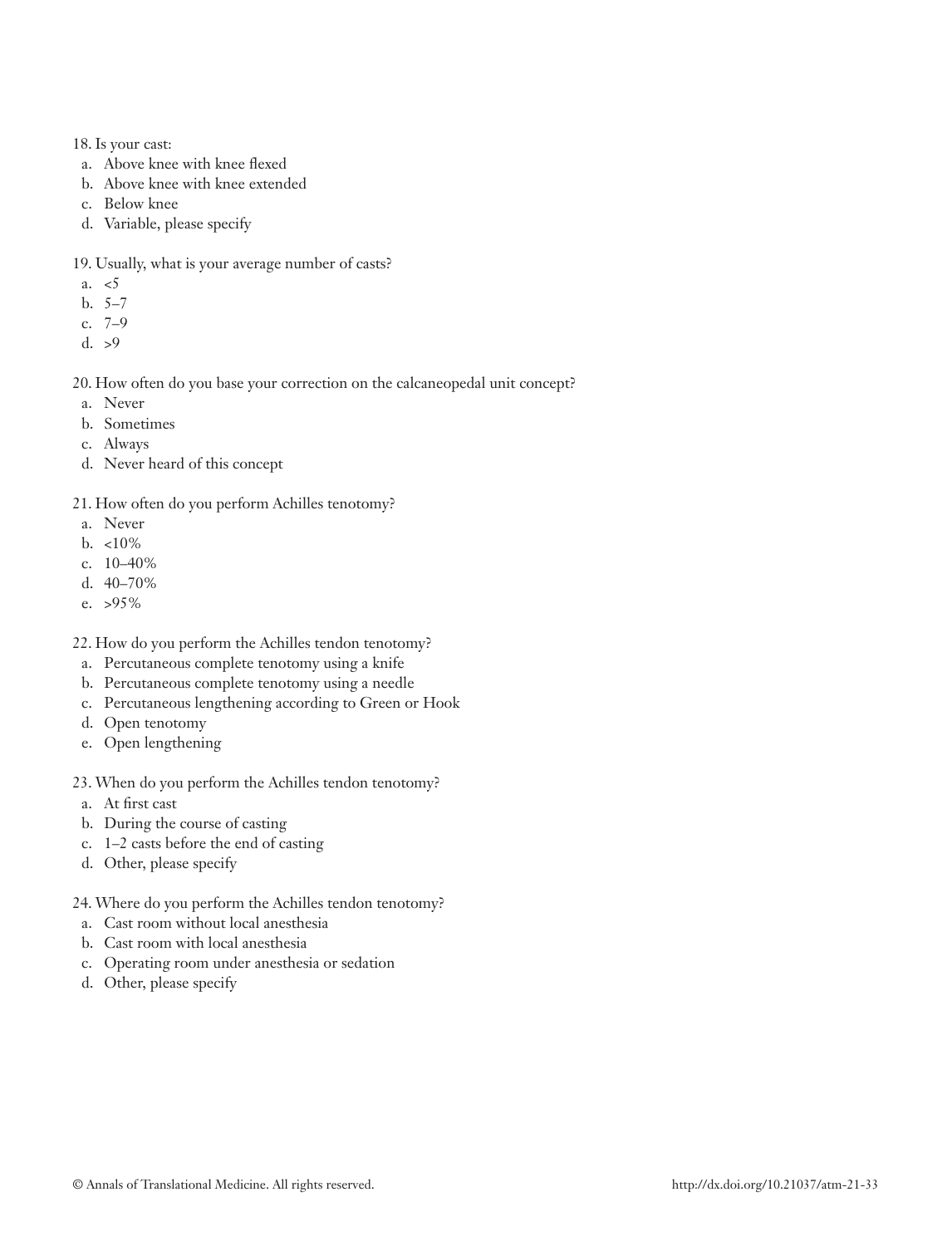## *The following questions [25–30] concern surgery as a treatment for clubfoot*

## 25. Why would you do surgery for clubfoot treatment?

- a. I was trained more on surgical management
- b. I believe more in surgery than in conservative management
- c. I am not familiar with casting or the French method
- d. I don't see children early enough to start conservative management
- e. I do surgery in children older than 1.5–2 years only, mainly after failure of previous conservative methods

## 26. What is your preferred age for surgery?

- a. 6–12 months
- b. 12–18 months
- c. 18–24 months
- d. Other, please specify

## 27. What is your preferred surgical approach?

- a. Turco
- b. Seringe
- c. Cincinnati
- d. Other, please specify

## 28. How often do you perform bony procedures in addition to standard posteromedial release?

- a. Never
- b. In severe clubfeet
- c. In relapsed clubfeet
- d. In old children and adolescents
- e. Very often

## 29. How often do you use serial casting prior to surgery in severe clubfeet?

- a. Never
- b. In old children and adolescents
- c. In relapsed clubfeet
- d. Very often

## 30. How often do you apply external fixation for gradual correction?

- a. Never
- b. In severe clubfoot after the age of 3 years
- c. In neglected clubfoot in old children and adolescents
- d. In relapsed severe clubfeet
- e. Other, please specify
- 31. How do you assess the result of treatment?
- a. Clinically
- b. Radiographically
- c. Ultrasound
- d. Other, please specify